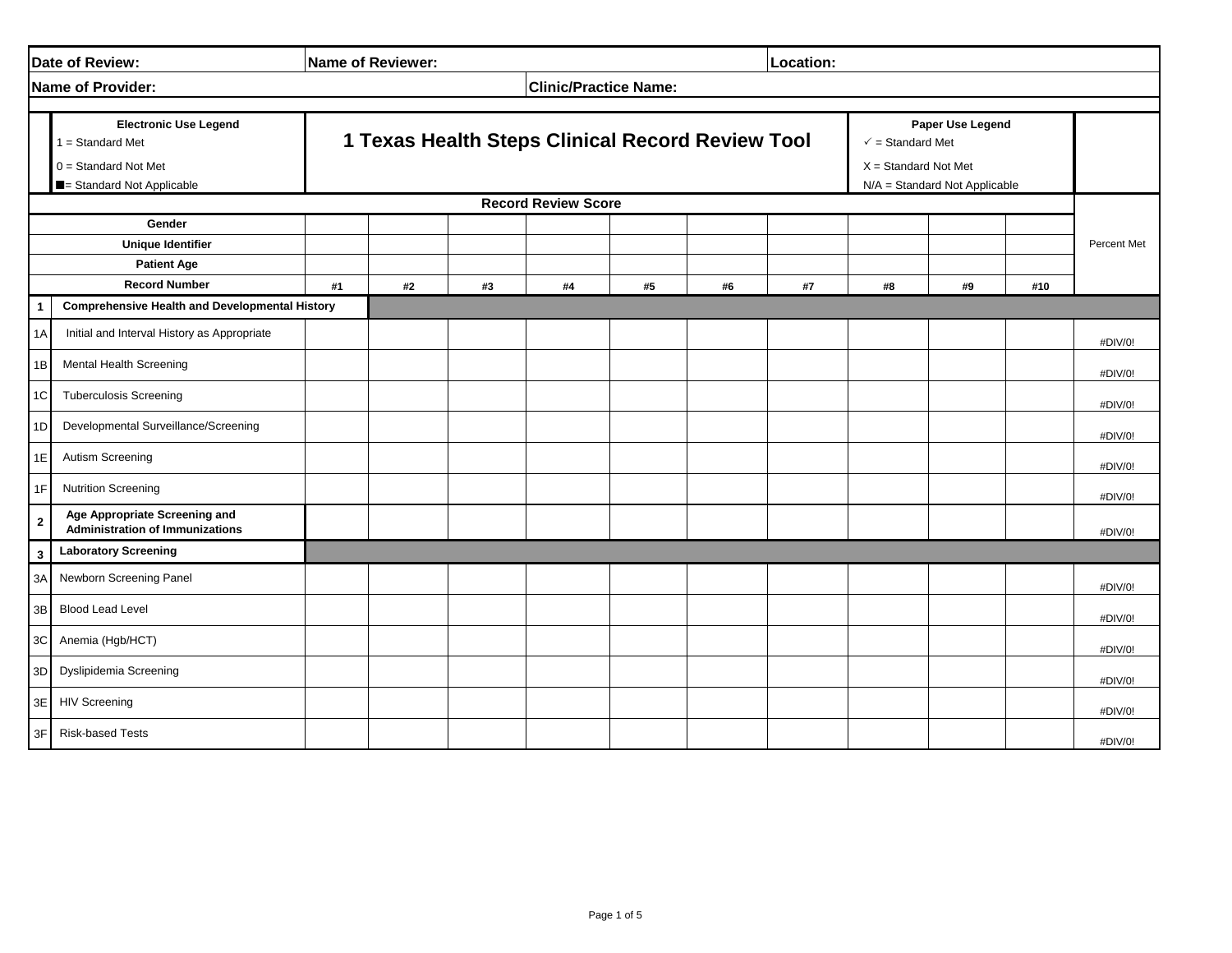|                          | <b>Electronic Use Legend</b><br>$1 = Standard Met$<br>$0 = Standard Not Met$<br>Standard Not Applicable |          | 1 Texas Health Steps Clinical Record Review Tool |             |             |             |             |             |    |             | Paper Use Legend<br>$\checkmark$ = Standard Met<br>$X = Standard Not Met$<br>N/A = Standard Not Applicable |             |  |
|--------------------------|---------------------------------------------------------------------------------------------------------|----------|--------------------------------------------------|-------------|-------------|-------------|-------------|-------------|----|-------------|------------------------------------------------------------------------------------------------------------|-------------|--|
|                          | <b>Record Review Score</b>                                                                              |          |                                                  |             |             |             |             |             |    |             |                                                                                                            |             |  |
| Gender                   |                                                                                                         |          |                                                  |             |             |             |             |             |    |             |                                                                                                            |             |  |
| <b>Unique Identifier</b> |                                                                                                         |          |                                                  |             |             |             |             |             |    |             |                                                                                                            | Percent Met |  |
|                          | <b>Patient Age</b>                                                                                      |          |                                                  |             |             |             |             |             |    |             |                                                                                                            |             |  |
|                          | <b>Record Number</b>                                                                                    | #1       | #2                                               | #3          | #4          | #5          | #6          | #7          | #8 | #9          | #10                                                                                                        |             |  |
| 4                        | <b>Comprehensive Physical Examination</b>                                                               |          |                                                  |             |             |             |             |             |    |             |                                                                                                            |             |  |
| 4A                       | <b>Complete Physical Examination</b>                                                                    |          |                                                  |             |             |             |             |             |    |             |                                                                                                            | #DIV/0!     |  |
| 4B                       | Length/Height                                                                                           |          |                                                  |             |             |             |             |             |    |             |                                                                                                            | #DIV/0!     |  |
| 4C                       | Weight                                                                                                  |          |                                                  |             |             |             |             |             |    |             |                                                                                                            | #DIV/0!     |  |
|                          | 4D BMI                                                                                                  |          |                                                  |             |             |             |             |             |    |             |                                                                                                            | #DIV/0!     |  |
|                          | 4E Fronto-Occipital Circumference                                                                       |          |                                                  |             |             |             |             |             |    |             |                                                                                                            | #DIV/0!     |  |
| 4F                       | <b>Blood Pressure</b>                                                                                   |          |                                                  |             |             |             |             |             |    |             |                                                                                                            | #DIV/0!     |  |
| 4G                       | Vision                                                                                                  |          |                                                  |             |             |             |             |             |    |             |                                                                                                            | #DIV/0!     |  |
|                          | 4H Hearing                                                                                              |          |                                                  |             |             |             |             |             |    |             |                                                                                                            | #DIV/0!     |  |
| 5                        | Age Appropriate Health Education and<br><b>Anticipatory Guidance</b>                                    |          |                                                  |             |             |             |             |             |    |             |                                                                                                            | #DIV/0!     |  |
| 6                        | <b>Dental Referral</b>                                                                                  |          |                                                  |             |             |             |             |             |    |             |                                                                                                            | #DIV/0!     |  |
|                          | Follow-up Instructions to Return for Next<br><b>Preventive Visit</b>                                    |          |                                                  |             |             |             |             |             |    |             |                                                                                                            | #DIV/0!     |  |
|                          | <b>Total Standards Components Met</b>                                                                   | $\Omega$ | $\mathbf 0$                                      | $\mathbf 0$ | $\mathbf 0$ | $\mathsf 0$ | $\mathbf 0$ | $\mathbf 0$ | 0  | $\mathbf 0$ | 0                                                                                                          | #DIV/0!     |  |

**Comments:**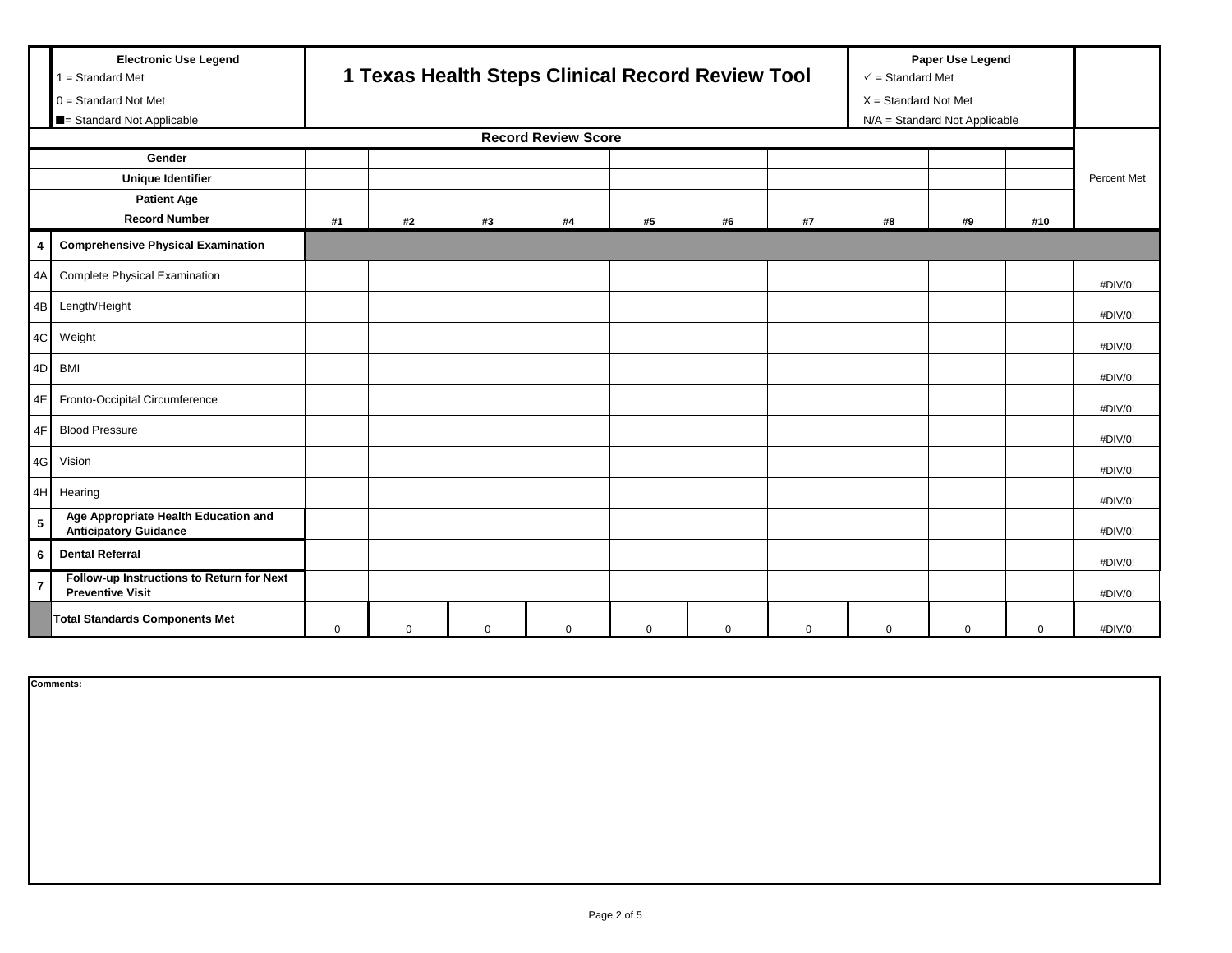|                                                                 | Texas Health Steps Clinical Record Review Tool Instructions (Revised 07/01/2018)                                                                                                                                                                                                                                                                                                                                                                                                                                                                                                                                                                                                                                                                                                                                                                                                                                                                                                                                                                                                                                                                                                                                                                                                                                                                                                                                                                                                                                                                                                                                                                                                                                                                                                                                                                                                                                                                                                                                                                                   |  |  |  |  |  |  |  |  |
|-----------------------------------------------------------------|--------------------------------------------------------------------------------------------------------------------------------------------------------------------------------------------------------------------------------------------------------------------------------------------------------------------------------------------------------------------------------------------------------------------------------------------------------------------------------------------------------------------------------------------------------------------------------------------------------------------------------------------------------------------------------------------------------------------------------------------------------------------------------------------------------------------------------------------------------------------------------------------------------------------------------------------------------------------------------------------------------------------------------------------------------------------------------------------------------------------------------------------------------------------------------------------------------------------------------------------------------------------------------------------------------------------------------------------------------------------------------------------------------------------------------------------------------------------------------------------------------------------------------------------------------------------------------------------------------------------------------------------------------------------------------------------------------------------------------------------------------------------------------------------------------------------------------------------------------------------------------------------------------------------------------------------------------------------------------------------------------------------------------------------------------------------|--|--|--|--|--|--|--|--|
| <b>Record Review Criteria</b>                                   | <b>Instructions For Review</b>                                                                                                                                                                                                                                                                                                                                                                                                                                                                                                                                                                                                                                                                                                                                                                                                                                                                                                                                                                                                                                                                                                                                                                                                                                                                                                                                                                                                                                                                                                                                                                                                                                                                                                                                                                                                                                                                                                                                                                                                                                     |  |  |  |  |  |  |  |  |
| <b>General Instructions</b>                                     | <b>Electronic Format</b><br>. The total will self populate with numerical values.<br>. This will require input of numerical result in each cell to allow this feature.<br>· Values:<br>1=Component was completed<br>0=Component was not completed<br>■=Component not applicable for the age or gender of the record. Format cell to highlight in black.<br>Paper Format<br>.Complete the fields as indicated below.<br>·Values:<br>√=Component was completed<br>X=Component was not completed<br>N/A= Component not applicable for the age or gender of the record.<br>. This form will accommodate up to 10 records per specific paid claims date.<br>. Review all information in the record for the specific date of the selected paid claim only.<br>. When reviewing the record, flow sheets, laboratory slips, stand alone immunization records or other forms are acceptable<br>documentation methods for purposes of this review even if such documentation is not noted on the clinical record form or<br>narrative sheet.<br><b>Record Identifier Methods:</b><br>•Gender: as noted on the record,<br>•Unique Identifier: create a unique number or other confidential means of identifying the specific record under review.<br>• Patient age: notate the age of the patient as recorded on the date of the checkup under review,<br>.Record Number: the order of the record 1-10 under review.<br>All federal and state required components of the Texas Health Steps checkup must be reviewed and scored using the Texas<br>Health Steps Periodicity Schedule in effect at the time of the paid claims. The current schedule date is located online at<br>http://www.dshs.texas.gov/thsteps/providers.shtm.<br>.Provider banner messages are available on the TMHP website at:<br>http://www.tmhp.com/Pages/Medicaid/medicaid_pubs_banners.aspx<br>. For further information, the Texas Medicaid Provider Procedures Manuals may also be found on the TMHP website at<br>http://www.tmhp.com/Pages/Medicaid/Medicaid_Publications_Provider_manual.aspx |  |  |  |  |  |  |  |  |
| <b>Comprehensive Health and</b><br><b>Developmental History</b> | Documentation must contain an initial health history and each subsequent checkup up must contain information on an interim<br>history.<br>• The comprehensive health and developmental history must address the following areas: physical, mental, developmental,<br>nutritional and tuberculosis.<br>. The interim history may state "No Change" and will be considered complete if an initial history is completed as described and in<br>the record.                                                                                                                                                                                                                                                                                                                                                                                                                                                                                                                                                                                                                                                                                                                                                                                                                                                                                                                                                                                                                                                                                                                                                                                                                                                                                                                                                                                                                                                                                                                                                                                                            |  |  |  |  |  |  |  |  |
|                                                                 | . If the checkup form under review is the initial visit and the THSteps child health record is being used, a "See new patient history<br>form" box may be completed and no interim history is required.<br>• A separate interim history form is an acceptable method of documentation.<br>. If the checkup form under review is for a subsequent checkup, an interim history must be documented.                                                                                                                                                                                                                                                                                                                                                                                                                                                                                                                                                                                                                                                                                                                                                                                                                                                                                                                                                                                                                                                                                                                                                                                                                                                                                                                                                                                                                                                                                                                                                                                                                                                                   |  |  |  |  |  |  |  |  |

Г

٦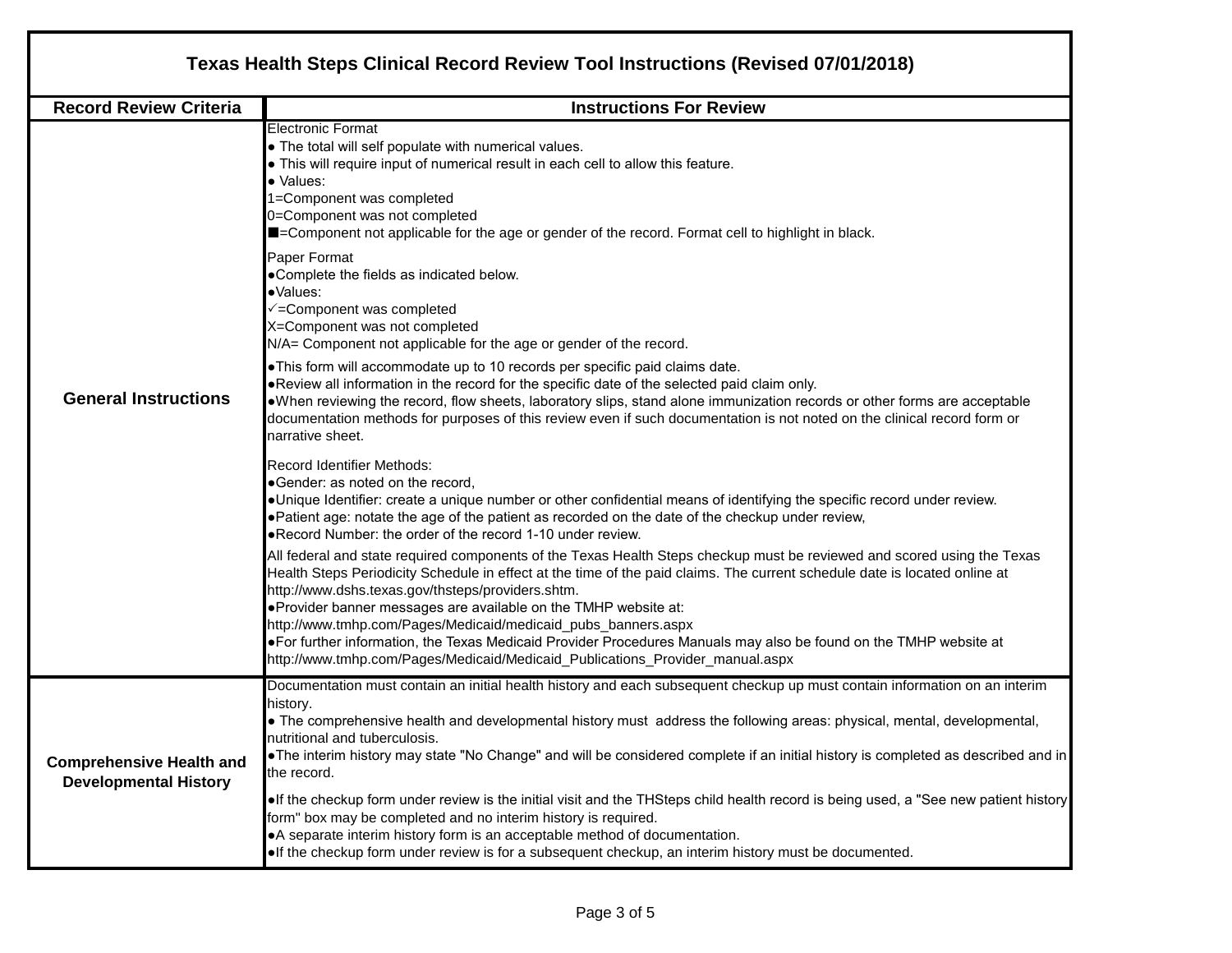| Texas Health Steps Clinical Record Review Tool Instructions (Revised 07/01/2018)  |                                                                                                                                                                                                                                                                                                                                                                                                                                                                                                                                                                                                                                                                                                                                                                                                                                                                                                                                                                                                                                                                                                                                                                                                                                                                                                                                                                                                                                                                                                                                                                                                                         |  |  |  |  |  |  |  |  |
|-----------------------------------------------------------------------------------|-------------------------------------------------------------------------------------------------------------------------------------------------------------------------------------------------------------------------------------------------------------------------------------------------------------------------------------------------------------------------------------------------------------------------------------------------------------------------------------------------------------------------------------------------------------------------------------------------------------------------------------------------------------------------------------------------------------------------------------------------------------------------------------------------------------------------------------------------------------------------------------------------------------------------------------------------------------------------------------------------------------------------------------------------------------------------------------------------------------------------------------------------------------------------------------------------------------------------------------------------------------------------------------------------------------------------------------------------------------------------------------------------------------------------------------------------------------------------------------------------------------------------------------------------------------------------------------------------------------------------|--|--|--|--|--|--|--|--|
| <b>Record Review Criteria</b>                                                     | <b>Instructions For Review</b>                                                                                                                                                                                                                                                                                                                                                                                                                                                                                                                                                                                                                                                                                                                                                                                                                                                                                                                                                                                                                                                                                                                                                                                                                                                                                                                                                                                                                                                                                                                                                                                          |  |  |  |  |  |  |  |  |
| <b>Developmental Surveillance/</b><br><b>Screening</b>                            | Documentation must include age appropriate developmental surveillance or screening in accordance with the THSteps<br>Periodicity Schedule in effect at the time of the visit, including:<br>. Required component 6 months to 6 years<br>.Developmental Screening required at 9, 18, 24 months, 3 and 4 years<br>•Autism screening required at 18 months and again at 24 months. Approved tools include the M-CHAT and M-CHAT R/F<br>•Approved Developmental Screening tools include Parents' Evaluation of Development Status (PEDS) and Ages and Stages<br>Questionnaire (ASQ) or Ages and Stages Questionnaire: Social-Emotional (ASQ:SE)<br>•Developmental surveillance is required at all other checkups                                                                                                                                                                                                                                                                                                                                                                                                                                                                                                                                                                                                                                                                                                                                                                                                                                                                                                            |  |  |  |  |  |  |  |  |
| <b>Mental Health Screening</b>                                                    | Documentation must include age appropriate mental health screening in accordance with the THSteps Periodicity Schedule in<br>effect at the time of the visit, including:<br>. Required component at each checkup birth to 20 years<br>• Screening for postpartum depression is recommended but not required. Screening is recommended to be completed within the<br>first few months of birth, and up to the infant's first birthday. A validated screening tool must be used if this screening is<br>completed.<br>•Validated postpartum screening tools include but are not limited to Edinburgh Postnatal Depression Scale (EPDS), Patient<br>Health Questionnaire (PHQ-9) and Postpartum Depression Screening Scale (PPDS).<br>•Screening adolescents 12 through 18 years of age, using one of the THSteps approved validated and standardized screening<br>tools annually, is recommended but not required. A THSteps-approved validated and standardized screening tool must be<br>used if this screening is completed.<br>•Approved adolescent mental health screening tools include: Pediatric Symptom Checklist (PSC-17), Pediatric Symptom<br>Checklist (PSC-35), Pediatric Symptom Checklist for Youth (Y-PSC), Patient Health Questionnaire (PHQ-9), Patient Health<br>Questionnaire (PHQ-A [depression screening]), Car, Relax, Alone, Friends, Forget, Trouble (CRAFFT), and Patient Health<br>Questionnaire for Adolescents (PHQ-A [anxiety, eating problems, mood problems and substance abuse screen]).<br>.Documentation must include screening tool used, screening results, and any referrals made. |  |  |  |  |  |  |  |  |
| <b>Tuberculosis Screening</b>                                                     | Documentation must include age appropriate tuberculosis screening in accordance with the THSteps Periodicity Schedule in<br>effect at the time of the visit, including:<br>•Annually beginning at 12 months of age<br>. Use of the Tuberculosis Questionnaire tool which can be found at http://www.dshs.state.tx.us/thsteps/forms.shtm.<br>. Administration of a Tuberculin Skin Test (TST) when screening tool indicates a risk for possible exposure.                                                                                                                                                                                                                                                                                                                                                                                                                                                                                                                                                                                                                                                                                                                                                                                                                                                                                                                                                                                                                                                                                                                                                                |  |  |  |  |  |  |  |  |
| <b>Age Appropriate Screening</b><br>and Administration of<br><b>Immunizations</b> | . Documentation must include age appropriate assessment and administration of immunizations according to Texas Health<br>Steps Policy and the Advisory Committee on Immunization Practices (ACIP) guidelines in effect at the time of the visit.<br>. Providers must not refer clients to another health care provider for immunizations. Current recommendations as well as<br>previous recommendations may be found at http://www.cdc.gov/vaccines/pubs/ACIP-list.htm.<br>•A separate immunization record within the medical record is acceptable documentation in place of documentation on the<br>patient record.                                                                                                                                                                                                                                                                                                                                                                                                                                                                                                                                                                                                                                                                                                                                                                                                                                                                                                                                                                                                   |  |  |  |  |  |  |  |  |

٦